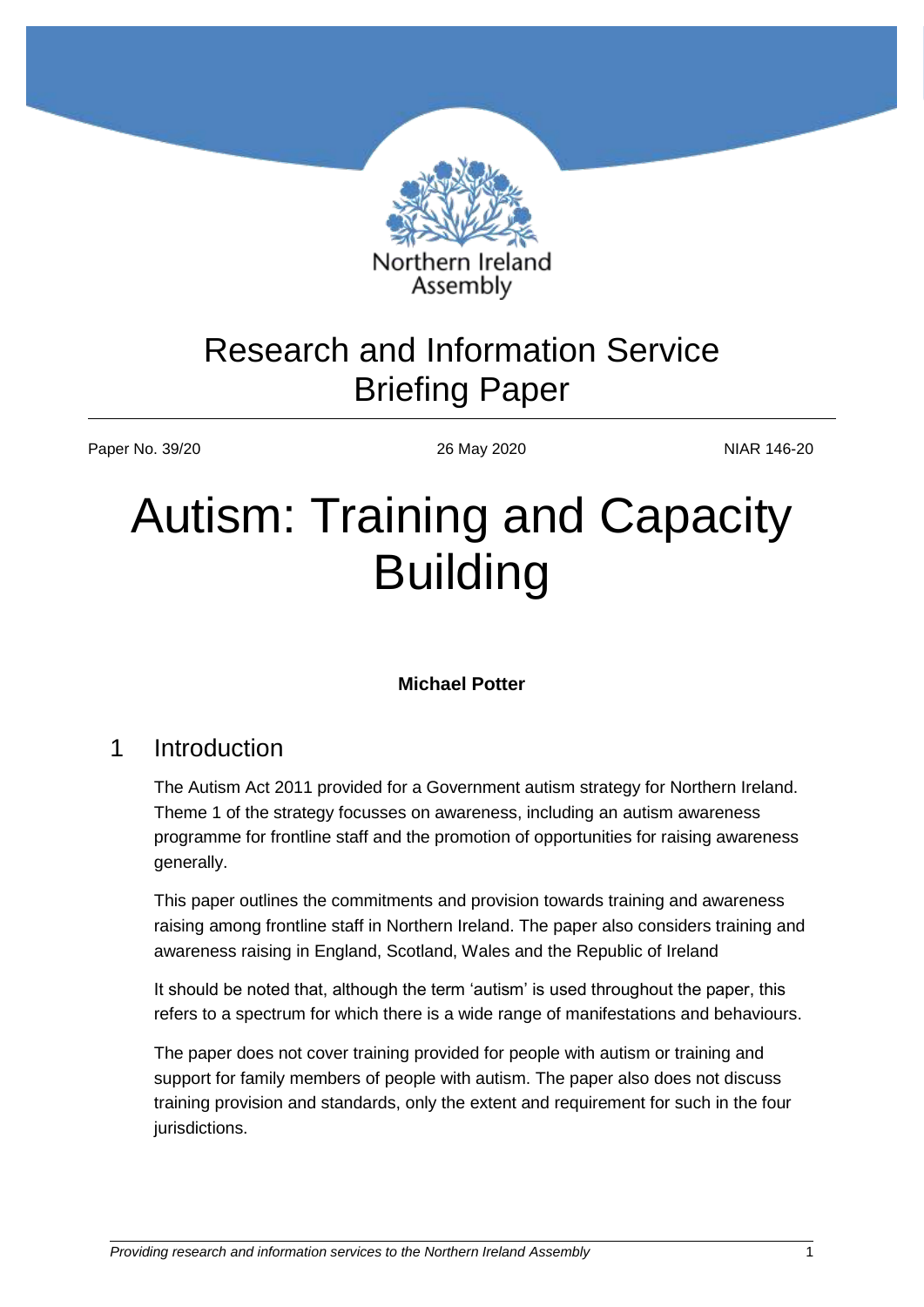## 2 Provision in Northern Ireland

Section 2 of the Autism (Northern Ireland) Act 2011<sup>1</sup> provides for an autism strategy for Northern Ireland. Section 3 provides for the content of such a strategy.

#### **Content of the autism strategy**

**3**—(1) The autism strategy must set out how the needs of persons with autism are to be addressed throughout their lives.

(2) Without prejudice to the generality of subsection (1) the needs to be set out in the autism strategy shall include the health care, educational and social needs of persons with autism.

(3) The autism strategy must set out how the needs of families and carers of persons with autism are to be addressed.

(4) The autism strategy must set out the Department's proposals for promoting an autism awareness campaign.

(5) The Department may make regulations as regards the content of the autism strategy.

(6) No regulation may be made under this section unless a draft of the regulation has been laid before, and approved by resolution of, the Assembly.

(7) Before making a regulation under this section the Department must consult the Northern Ireland departments and other such persons as the Department thinks appropriate.

The Autism Strategy was published in 2013, along with an action plan for 2013-6<sup>2</sup>. The 2013-16 action plan was extended to 2017 $3$ . There are 34 cross-departmental actions in the Strategy organised under eleven themes. Theme 1 relates to the following:

#### *1. Awareness*

- *1. Deliver an autism awareness programme within government departments for frontline staff; and*
- *2. Promote opportunities to raise awareness about autism generally.*

Key Action 1(a) of the 2013-16 action plan committed to:

*Promote, organise and deliver autism awareness training for all relevant frontline staff to include;*

<sup>1</sup> Autism (Northern Ireland) Act 2011: [http://www.legislation.gov.uk/nia/2011/27/contents.](http://www.legislation.gov.uk/nia/2011/27/contents) 

<sup>2</sup> Northern Ireland Executive (2014) *The Autism Strategy (2013 – 2020) and Action Plan (2013 – 2016)*, Belfast: NI Executive: [https://www.health-ni.gov.uk/publications/autism-strategy-and-action-plan.](https://www.health-ni.gov.uk/publications/autism-strategy-and-action-plan) 

<sup>3</sup> AQW5791/16-21 answered 19 October 2016.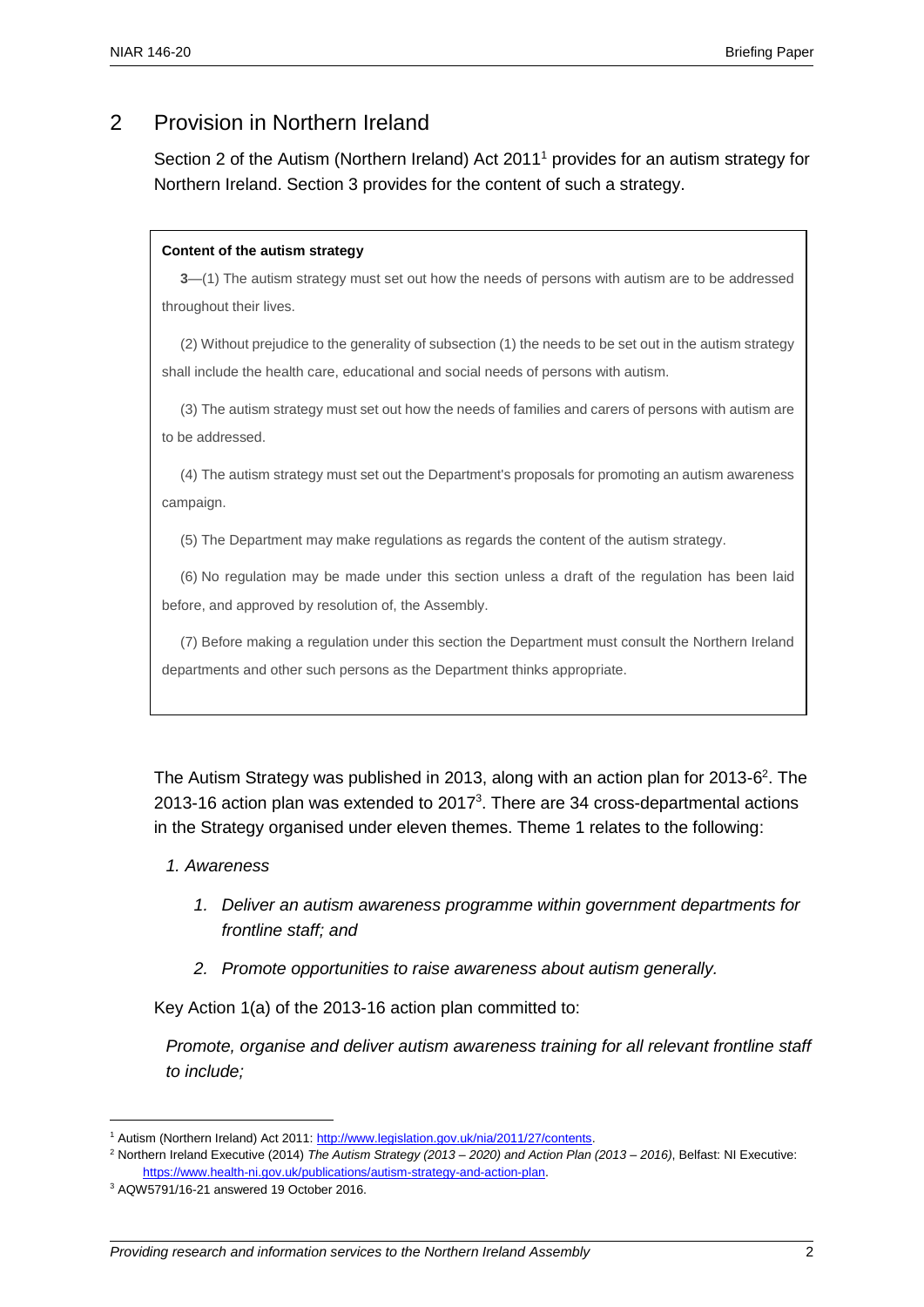- *Relevant NICS Departmental staff; and*
- *Relevant NICS Departmental Agencies.*
- *Voluntary sector delivery partners*

Factsheets were to be made available and training delivered to frontline staff by March 2015.

The first progress report in 2015 related that most Government Departments had delivered autism awareness training to frontline staff, except<sup>4</sup>:

- The Department of Education had delivered on a request basis
- Staff at the Department for Enterprise, Trade and Industry had encouraged staff to avail of training
- The Department of Finance and Personnel was reviewing training provision
- Restructuring in the Department of the Environment had delayed roll-out of training

The draft 2018 progress report was not available at the time of writing.

The 'Broken Promises' report published by the National Autistic Society Northern Ireland and Autism NI in 2016 highlighted that a public awareness campaign on autism had not been implemented and recommended the following in relation to raising awareness<sup>5</sup>:

- fulfil the requirement under the Autism Act and secure funding to develop a public awareness campaign on autism that will promote real understanding;
- require government departments and associated agencies to instigate a programme of training in serving autistic customers and sign up for autism friendly or similar awards.

On 3 February 2020 the Assembly resolved the following<sup>6</sup>:

*That this Assembly recognises the specific needs of pupils with autism in our schools; values and supports the role of all educators in ensuring pupils with autism have the best educational outcomes; and calls on the Minister of Education to introduce mandatory autism training for all trainee teachers, teachers and classroom assistants*.

The autism strategy is currently under review<sup>7</sup>.

<sup>4</sup> Department of Health, Social Services and Public Safety (2015), *The Autism Strategy (2013 – 2020) and Action Plan (2013 – 2016) – Progress Report September 2015*, Belfast: DHSSPS, p.5[: https://www.health-ni.gov.uk/publications/autism](https://www.health-ni.gov.uk/publications/autism-strategy-2013-%E2%80%93-2020-action-plan-2013-%E2%80%93-2016-progress-report-september-2015)[strategy-2013-%E2%80%93-2020-action-plan-2013-%E2%80%93-2016-progress-report-september-2015.](https://www.health-ni.gov.uk/publications/autism-strategy-2013-%E2%80%93-2020-action-plan-2013-%E2%80%93-2016-progress-report-september-2015)

<sup>5</sup> National Autistic Society Northern Ireland and Autism NI (2016), *Broken Promises*, Belfast: NAS NI and Autism NI, p.34.

<sup>6</sup> NI Assembly debate 3 February 2020: [http://data.niassembly.gov.uk/HansardXml/plenary-03-02-2020.pdf.](http://data.niassembly.gov.uk/HansardXml/plenary-03-02-2020.pdf)

<sup>7</sup> AQW 3078/17-22 answered 15 March 2020.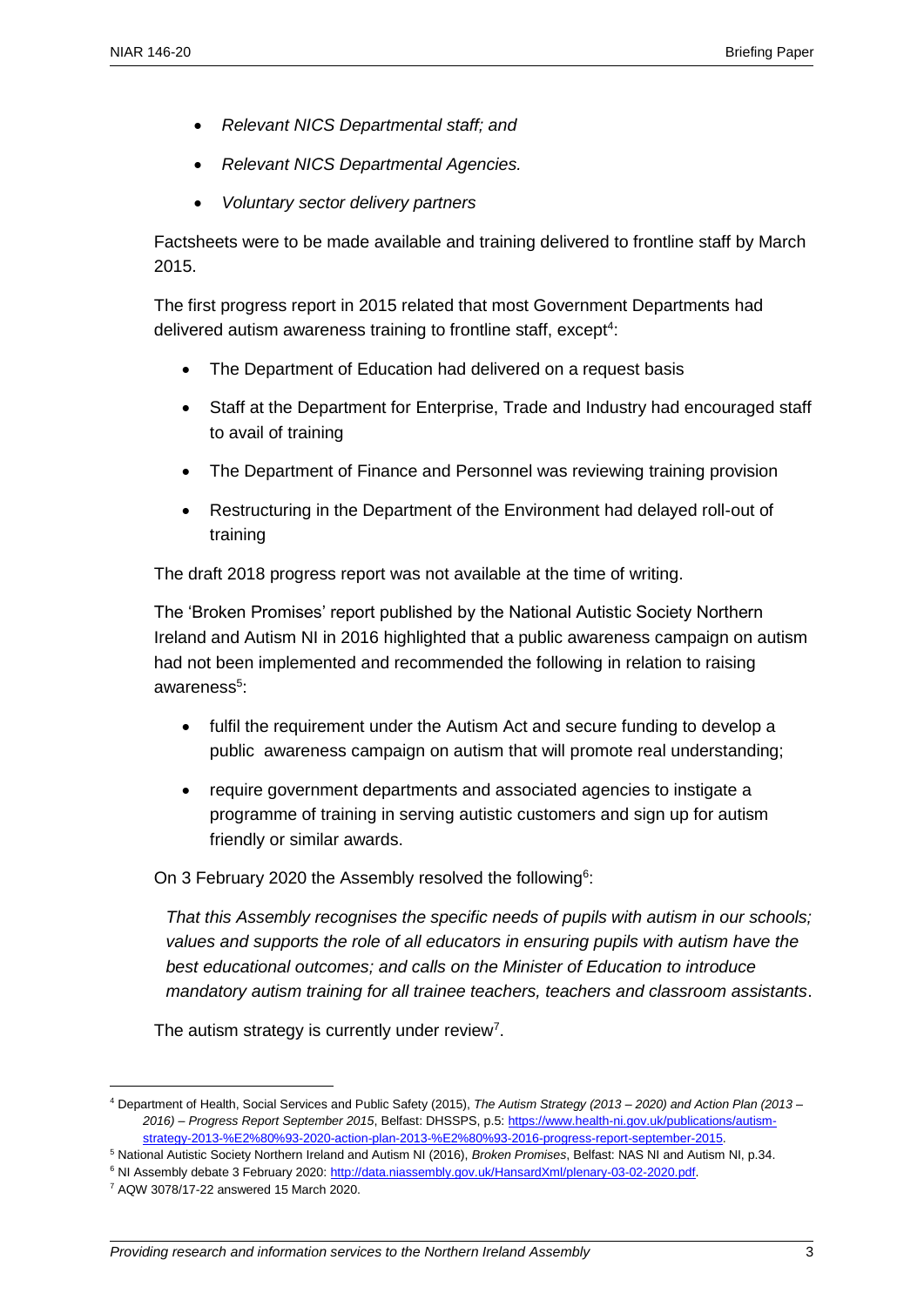Appendix 1 shows the answers to Assembly Questions since 2016 that provide updates on training delivery on autism to Northern Ireland Government Departments.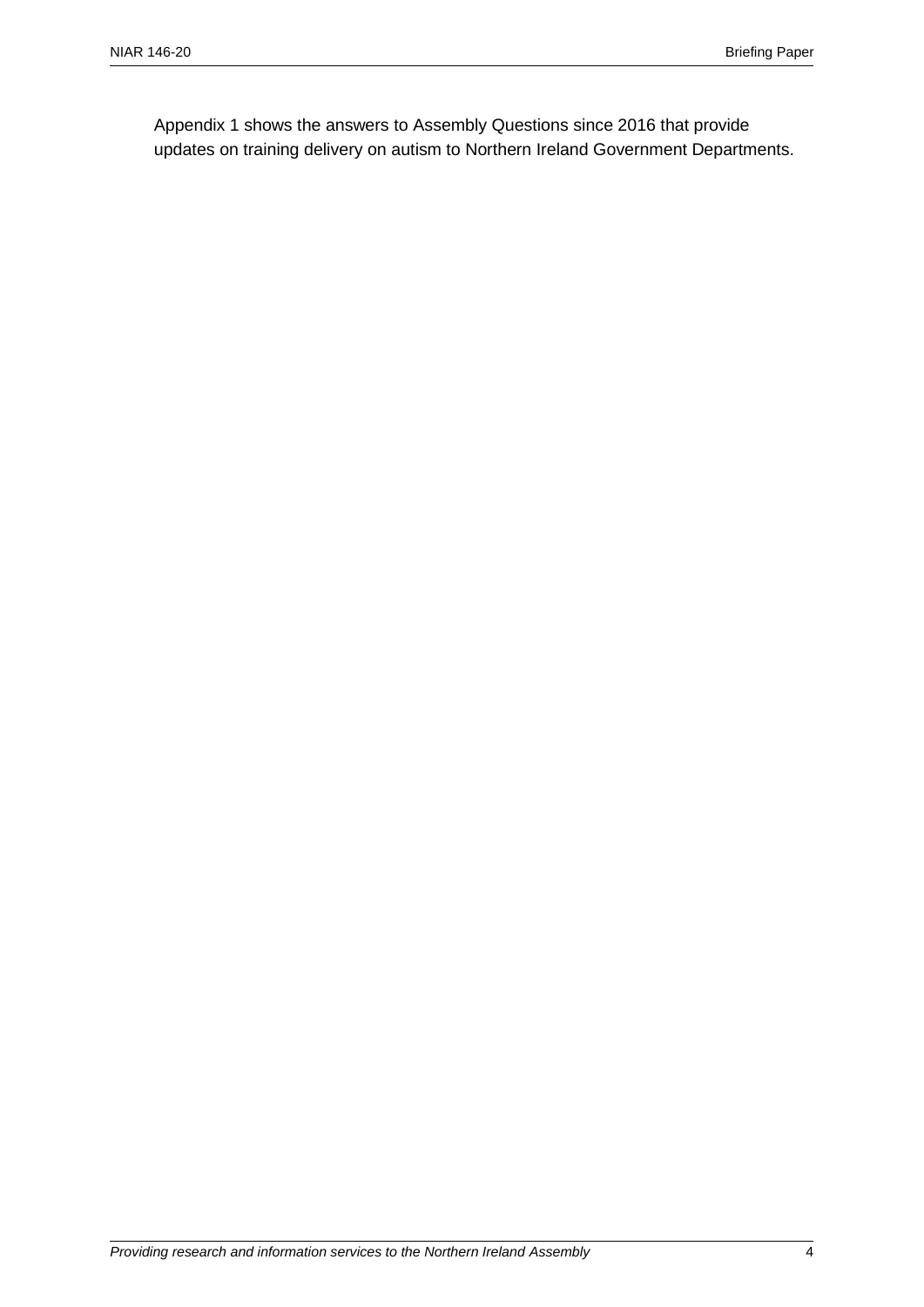## 3 Provision in Other Jurisdictions

This sections briefly summarises provision for training and capacity building in other jurisdictions.

#### **England**

The Autism Act 2009<sup>8</sup> provides for:

- an autism strategy (Section 1)
- quidance issued by the Secretary of State (Section 2)
- a duty for local authorities and NHS bodies to act under the guidance (Section 3)

'Fulfilling and rewarding lives', the adult autism strategy for England, was published in 2010<sup>9</sup>. An updated strategy, 'Think Autism', was published in 2014<sup>10</sup>. This was subject to a 'governance refresh' in 2018<sup>11</sup> and a review of the strategy was initiated in 2019<sup>12</sup>.

The 2010 strategy includes commitments to increase understanding of autism by<sup>13</sup>:

- improving autism awareness training for all frontline public service staff, in line with the needs of their job, and
- developing specialist training for staff in health and social care.

The 'Think Autism' strategy updates the 2010 strategy to incorporate changes in the delivery of services and the findings of a review of the effectiveness of the legislation. Training provision in the strategy action plan is summarised at Appendix 2.

A multi-agency Autism Programme Board was established to oversee delivery of the 2010 strategy and the 2014 updated strategy. This met until 2017.

Updated statutory guidance was issued in 2015 for local authorities and NHS staff. This states the following with regard to training provision on autism<sup>14</sup>:

[https://assets.publishing.service.gov.uk/government/uploads/system/uploads/attachment\\_data/file/299866/Autism\\_Strateg](https://assets.publishing.service.gov.uk/government/uploads/system/uploads/attachment_data/file/299866/Autism_Strategy.pdf) [y.pdf.](https://assets.publishing.service.gov.uk/government/uploads/system/uploads/attachment_data/file/299866/Autism_Strategy.pdf) 

<sup>8</sup> Autism Act 2009[: http://www.legislation.gov.uk/ukpga/2009/15/contents.](http://www.legislation.gov.uk/ukpga/2009/15/contents)

<sup>9</sup> HM Government (2010), *Fulfilling and rewarding lives*, London: HM Government: [https://webarchive.nationalarchives.gov.uk/20130104203954/http://www.dh.gov.uk/prod\\_consum\\_dh/groups/dh\\_digitalass](https://webarchive.nationalarchives.gov.uk/20130104203954/http:/www.dh.gov.uk/prod_consum_dh/groups/dh_digitalassets/@dh/@en/@ps/documents/digitalasset/dh_113405.pdf) [ets/@dh/@en/@ps/documents/digitalasset/dh\\_113405.pdf.](https://webarchive.nationalarchives.gov.uk/20130104203954/http:/www.dh.gov.uk/prod_consum_dh/groups/dh_digitalassets/@dh/@en/@ps/documents/digitalasset/dh_113405.pdf) 

<sup>10</sup> HM Government (2014), *Think Autism Fulfilling and Rewarding Lives, the strategy for adults with autism in England: an update*, London: HM Government:

<sup>11</sup> Department of Health and Social Care (2018), *Think Autism strategy governance refresh*, London: DHSC: [https://assets.publishing.service.gov.uk/government/uploads/system/uploads/attachment\\_data/file/696667/think-autism](https://assets.publishing.service.gov.uk/government/uploads/system/uploads/attachment_data/file/696667/think-autism-strategy-governance-refresh.pdf)[strategy-governance-refresh.pdf.](https://assets.publishing.service.gov.uk/government/uploads/system/uploads/attachment_data/file/696667/think-autism-strategy-governance-refresh.pdf)

<sup>12</sup> 'Review of the National Autism Strategy 'Think Autism': call for evidence', UK Government website, 14 March 2019: [https://www.gov.uk/government/consultations/review-of-the-national-autism-strategy-think-autism-call-for-evidence.](https://www.gov.uk/government/consultations/review-of-the-national-autism-strategy-think-autism-call-for-evidence) 

<sup>13</sup> *Fulfilling and rewarding lives*, p.25.

<sup>14</sup> Department of Health (2015), *Statutory guidance for Local Authorities and NHS organisations to support implementation of the Adult Autism Strategy*, London: DH, p.11: [https://www.gov.uk/government/publications/adult-autism-strategy-statutory](https://www.gov.uk/government/publications/adult-autism-strategy-statutory-guidance)[guidance.](https://www.gov.uk/government/publications/adult-autism-strategy-statutory-guidance)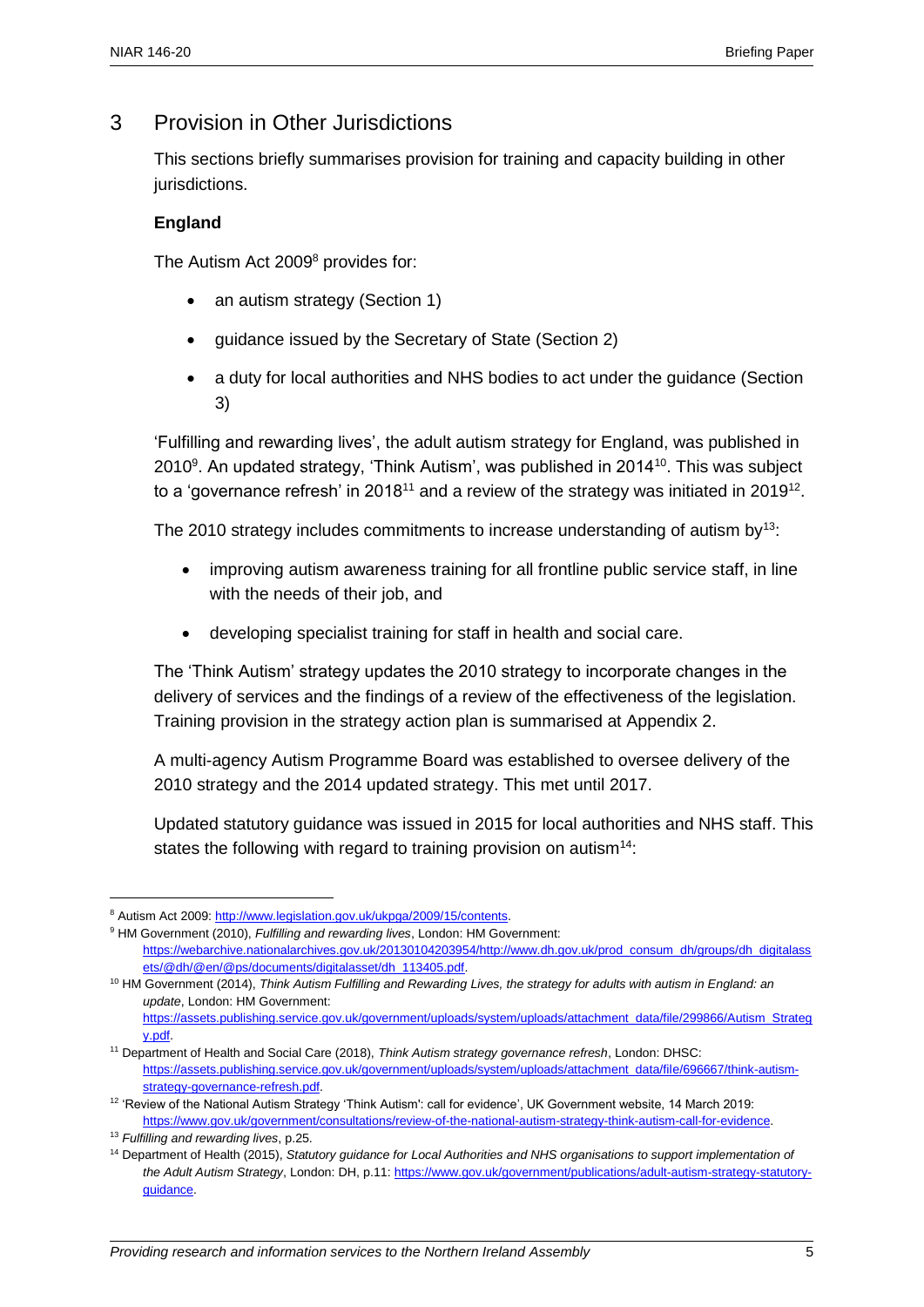*Improving training around autism is at the heart of the autism strategy for all public service staff but particularly for those working in health and social care. This includes not only general autism awareness training, but also different levels of specialist training for staff in a range of roles, where this is needed to fulfil their responsibilities and for those who wish to develop their knowledge of autism.*

The guidance then specifies the requirements of local authorities and NHS bodies in relation to such training. This is reproduced at Appendix 3.

Governance of the strategy was revised in 2017, published in the 2018 strategy governance refresh document<sup>15</sup>. This replaced the accountability arrangements for the strategy with an Executive Group to which five task and finish groups were to report, one for each of five Domains. Domain 2 is Workforce Development, led by the Department of Health and Health Education England, which has the aims:

- 1. Health and care staff, and staff in organisations with public facing responsibilities, who provide general support to autistic adults have appropriate knowledge of the condition;
- 2. Health and care staff, and staff in organisations with public facing responsibilities, who have a direct impact on, and make decisions about, the lives of autistic adults have appropriate specialist knowledge of the condition.

The UK Government remains committed to mandatory training on autism and learning difficulties for health and social care staff, trials to begin in April 2020 in health and social care settings, to report in March 2021, with a view to rolling out to all staff<sup>16</sup>.

#### **Wales**

The Autism Act 2009 extends to England and Wales<sup>17</sup>. However, the strategies detailed in the sub-section above and related actions only have effect in England.

The Welsh Government developed an Autistic Spectrum Disorder Strategic Action Plan in 2009, which included as one of the four key priorities<sup>18</sup>:

*the development of a range of awareness-raising materials which will be directed at those agencies and practitioners who work with adults as well as children with autism*.

<sup>15</sup> Department of Health and Social Care (2018), *Think Autism strategy: governance refresh 2018*, London: DHSC: [https://www.gov.uk/government/publications/think-autism-strategy-governance-refresh-2018.](https://www.gov.uk/government/publications/think-autism-strategy-governance-refresh-2018)

<sup>16</sup> Elizabeth Parkin Robert Long; Andrew Powell; Tim Jarrett (2020), *Autism – overview of policy and services*, House of Commons Library Briefing Paper 7172, p.11.

<sup>&</sup>lt;sup>17</sup> Section 6(1) Autism Act 2009.

<sup>18</sup> Welsh Assembly Government (2009), *Autistic Spectrum Disorder (ASD) Strategic Action Plan*, Cardiff: WAG.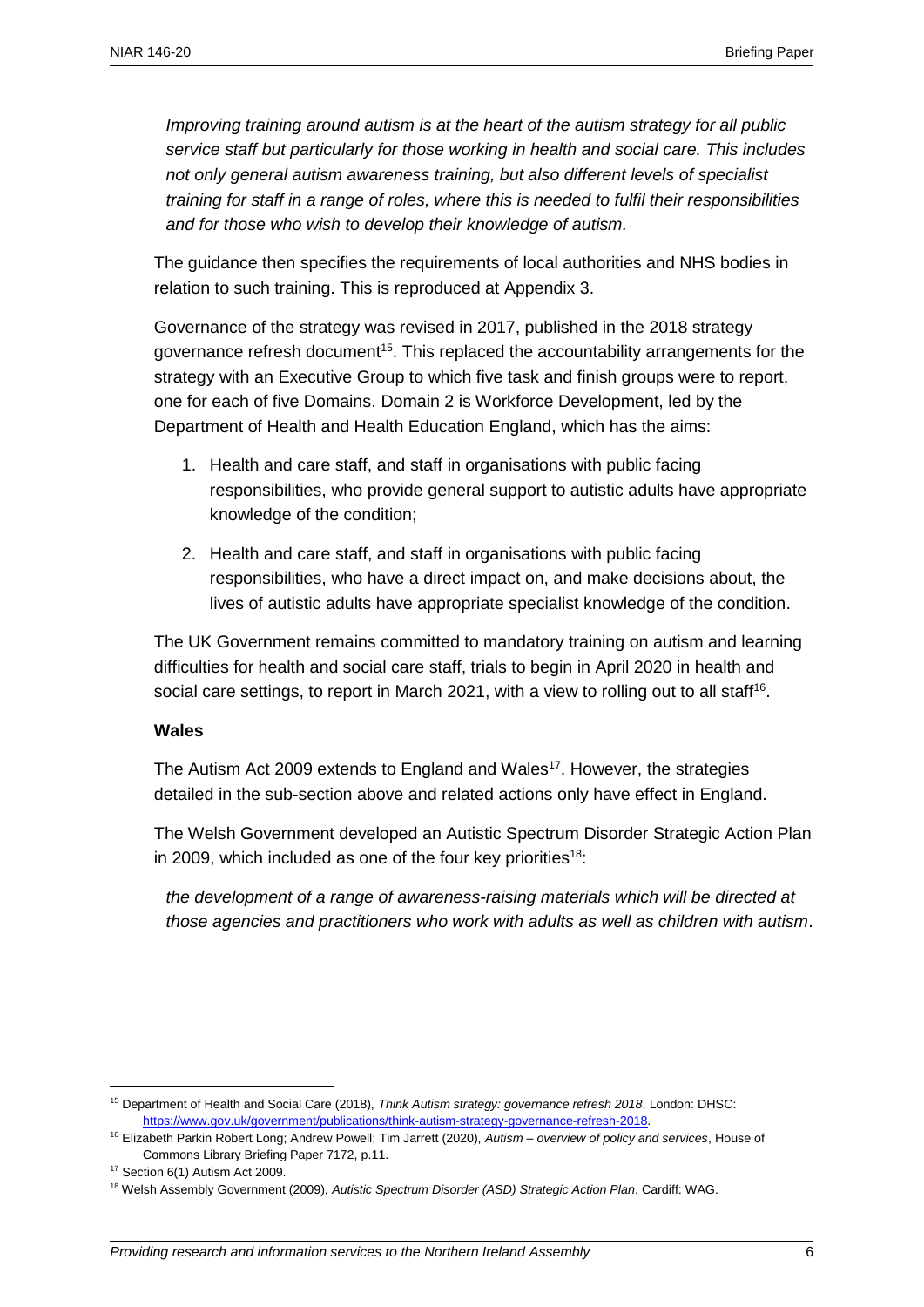The 'refreshed' action plan in 2016 included awareness raising, information and training as one of three key priority areas for action<sup>19</sup>. This priority includes a commitment to $20$ :

*Develop and deliver training resources and material to raise awareness and provide support for professionals and others working with children or adults with autism. Priority areas will be reviewed and updated on an annual basis*.

The National Autism Team, hosted by the Welsh Local Government Association, is funded by the Welsh Government to deliver this commitment $21$ . The Team has delivered training to a range of statutory and non-statutory organisations<sup>22</sup> according to a National Training Framework.

The Autism (Wales) Bill was introduced as a Member's Bill in the National Assembly for Wales on 13 July 2018<sup>23</sup>. The Bill provided for:

- The introduction of an autism strategy
- A requirement for Welsh Government Ministers to issue guidance on the implementation of the strategy
- A requirement for Welsh Government Ministers to collect data in support of the implementation of the strategy
- A requirement for Welsh Ministers to initiate a campaign to raise awareness of ASD

Clause 2(1)(q) provided that the strategy:

*make provision for the identification of key professionals and provision of appropriate (but not mandatory) training for them in relation to supporting persons with autism spectrum disorder*.

The Bill was not agreed by the Assembly on 16 January 2019.

#### **Scotland**

The Scottish Strategy for Autism was published in  $2011^{24}$ . The strategy lists 'ten indicators for current best practice in the provision of effective Autism Spectrum Disorder (ASD) services', which include<sup>25</sup>:

<sup>19</sup> Welsh Government (2016), *Refreshed Autistic Spectrum Disorder Strategic Action Plan*, Cardiff: Welsh Government: [https://gov.wales/autism-spectrum-disorder-strategic-action-plan-2016.](https://gov.wales/autism-spectrum-disorder-strategic-action-plan-2016)

<sup>20</sup> *ASD Strategic Action Plan*, p.23.

<sup>&</sup>lt;sup>21</sup> National Autism Team web page: https://www.wlga.wales/national-autism-team.

<sup>22</sup> National Autism Team Annual Report 2018/19, pp.27-43[: https://asdinfowales.co.uk/resource/National-Autism-Team\\_Annual-](https://asdinfowales.co.uk/resource/National-Autism-Team_Annual-Report_2018-19_eng.pdf)[Report\\_2018-19\\_eng.pdf.](https://asdinfowales.co.uk/resource/National-Autism-Team_Annual-Report_2018-19_eng.pdf)

<sup>23</sup> Autism (Wales) Bill[: https://business.senedd.wales/mgIssueHistoryHome.aspx?IId=19233.](https://business.senedd.wales/mgIssueHistoryHome.aspx?IId=19233)

<sup>24</sup> Scottish Government (2011), *The Scottish Strategy for Autism*, Edinburgh: Scottish Government: [https://www.gov.scot/publications/scottish-strategy-autism/.](https://www.gov.scot/publications/scottish-strategy-autism/)

<sup>25</sup> *The Scottish Strategy for Autism,* p.12*.*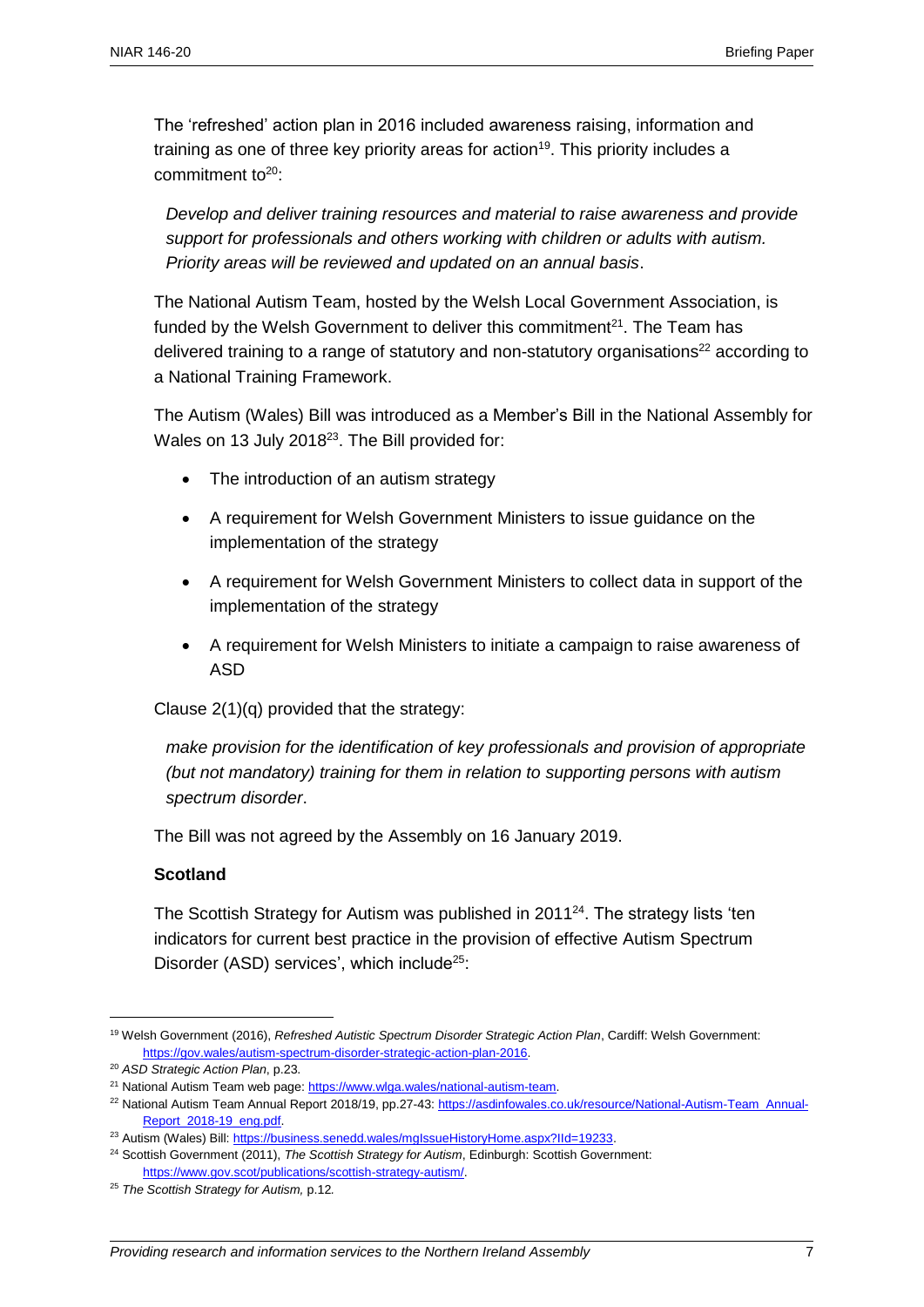- Access to training and development to inform staff and improve the understanding amongst professionals about ASD
- An ASD Training Plan to improve the knowledge and skills of those who work with people who have ASD, to ensure that people with ASD are properly supported by trained staff

Of the 26 recommendations of the strategy, one related to awareness training:

Recommendation 17: It is recommended that the Training Sub-Group of the main Reference Group is reconstituted and strengthened by the inclusion of an SCLD representative to undertake an audit of existing provision and to take evidence from grass roots trainers with a view to recognising strengths and gaps as well as identifying the means by which to further improve what is on offer.

An ASD Reference Group had been reconstituted for the development of the strategy and was to provide oversight for its implementation<sup>26</sup>.

The 2014 Progress Report indicated training that had been initiated, consideration of a Scottish Framework for Autism Training and the development of a four tier model of autism training<sup>27</sup> . A mapping project found that *knowledge of autism not in the mainstream and could be improved within the public sector<sup>28</sup>* .

A 'refresh' of the strategy was published in 2018 setting out the priorities up to  $2021^{29}$ . This includes the following commitment $30$ :

*We will increase investment and build on the work done by NHS Education for Scotland (NES) on the autism training framework. We will work with NES, the Scottish Social Services Council, Health Boards, Local Authorities and Integration Authorities to analyse gaps in training across Scotland's health and social care workforce and deliver targeted training to improve the understanding of autism across the workforce.*

The Autism (Scotland) Bill was introduced as a Member's Bill in the Scottish Parliament on 26 May 2010<sup>31</sup>. The Bill provided for:

- An autism strategy
- A requirement for Scottish Ministers to issue guidance

<sup>&</sup>lt;sup>26</sup> Now the Autism Strategy Review Group: [https://www.gov.scot/groups/autism-strategy-review-group/.](https://www.gov.scot/groups/autism-strategy-review-group/)

<sup>27</sup> Scottish Government (2014), *Scottish Strategy for Autism: Progress Report – Foundation Stage (0-2 Years)*, Edinburgh: Scottish Government[: https://www.gov.scot/publications/scottish-strategy-autism-progress-report-foundation-stage-2](https://www.gov.scot/publications/scottish-strategy-autism-progress-report-foundation-stage-2-years/) [years/.](https://www.gov.scot/publications/scottish-strategy-autism-progress-report-foundation-stage-2-years/)

<sup>28</sup> *Progress Report*, p.4.

<sup>29</sup> Scottish Government (2018), *The Scottish Strategy for Autism Outcomes and Priorities 2018-2021*, Edinburgh: Scottish Government: [https://www.gov.scot/publications/scottish-strategy-autism-outcomes-priorities-2018-2021/.](https://www.gov.scot/publications/scottish-strategy-autism-outcomes-priorities-2018-2021/) 

<sup>30</sup> *Outcome and Priorities*, p.12.

<sup>31</sup> Autism (Scotland) Bill: [https://www.parliament.scot/parliamentarybusiness/Bills/17844.aspx.](https://www.parliament.scot/parliamentarybusiness/Bills/17844.aspx)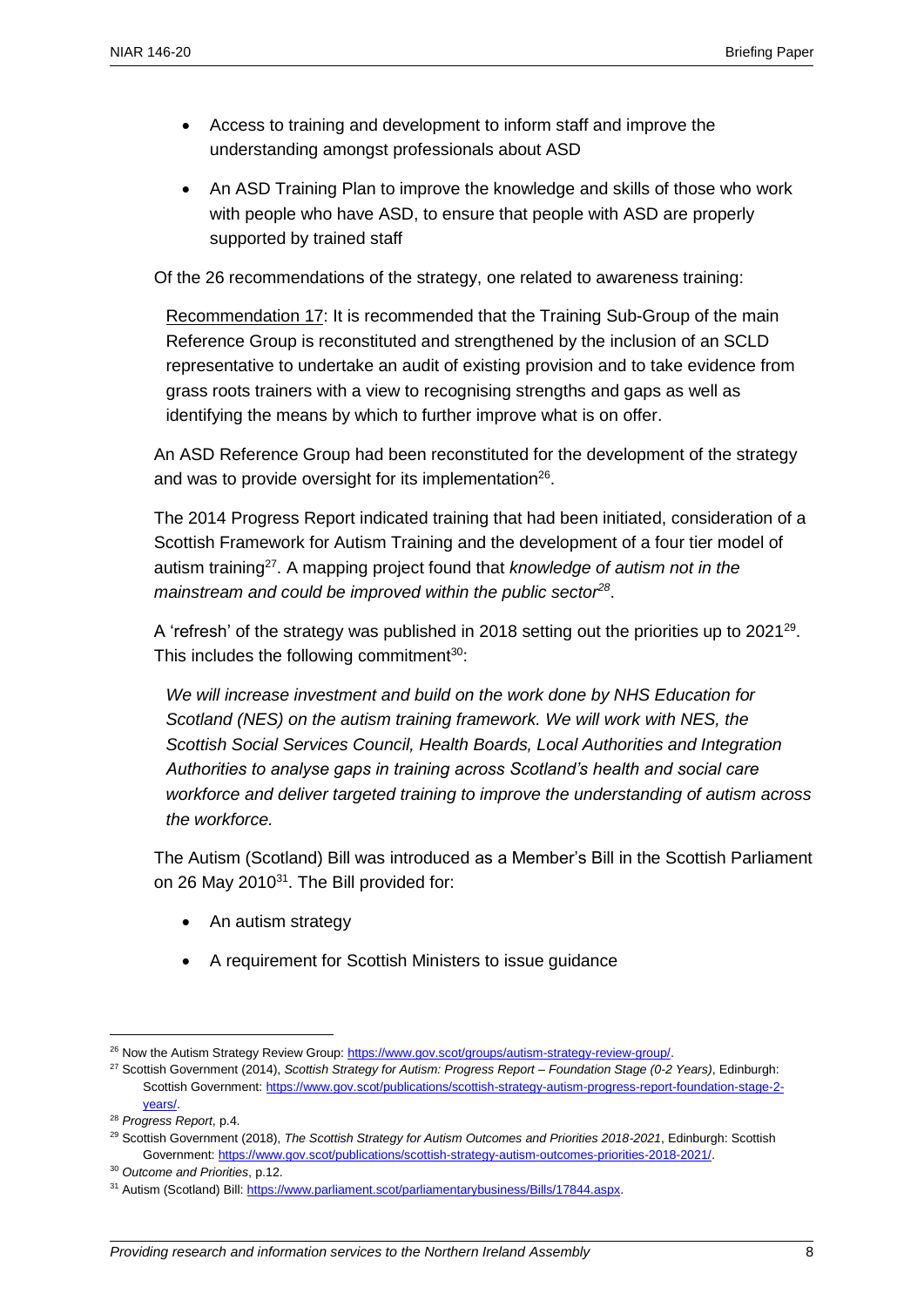A statutory duty for local authorities and NHS bodies to have regard for the guidance

The Bill was not agreed on 12 January 2011 and fell.

#### **Republic of Ireland**

A national review of autism services was published by the Health Service Executive in 2012 $32$ . Among the conclusions were  $33$ :

*There is a need to maintain the skill sets of staff that are currently placed to provide services at sub specialist level. At local level training is required to ensure that clinicians have the appropriate knowledge and skills which reflect best practice and fosters best outcomes for individuals with an ASD. These staff should also have access to support from sub specialist ASD teams for training, mentoring and advice*.

Also $34$ :

*A five year plan should allow the reconfiguration of current services, initially providing training for staff at Primary Care and to allow them to deliver services locally for individuals with ASD*.

However, there were no training-specific actions under the eight broad recommendations of the report.

A second review of services was published in  $2018^{35}$ . Among the nine key themes were that of training and awareness $36$ :

*A significant concern highlighted by parents, professionals and professional bodies was the extent of the lack of ASD specific competence and ASD awareness amongst some professionals, particularly some of those working in Primary Care services*.

Recommendation 6 of the report states $37$ :

*This review has found that healthcare and other professionals need to improve their competencies to work with individuals with ASD. Training is necessary to address this. Additionally, training for family members should also be available*.

Among the actions under this recommendation was to $38$ :

<sup>32</sup> Health Service Executive (2012), *National Review of Autism Services: Past, Present and Way Forward*, Dublin: HSE: [https://www.hse.ie/eng/services/publications/disability/autismservices.html.](https://www.hse.ie/eng/services/publications/disability/autismservices.html)

<sup>33</sup> *National Review*, p.56.

<sup>34</sup> Ibid.

<sup>35</sup> Health Service Executive (2018), Report of the Review of the Irish Health Services for Individuals with Autism Spectrum Disorders, Dublin: HSE: [https://www.gov.ie/en/publication/0cc791-reports-on-the-prevalence-of-autism-in-ireland-and-a](https://www.gov.ie/en/publication/0cc791-reports-on-the-prevalence-of-autism-in-ireland-and-a-review-of-the-s/)[review-of-the-s/.](https://www.gov.ie/en/publication/0cc791-reports-on-the-prevalence-of-autism-in-ireland-and-a-review-of-the-s/) 

<sup>36</sup> *Review*, p.17.

<sup>37</sup> *Review,* p.23.

 $38$  Ibid.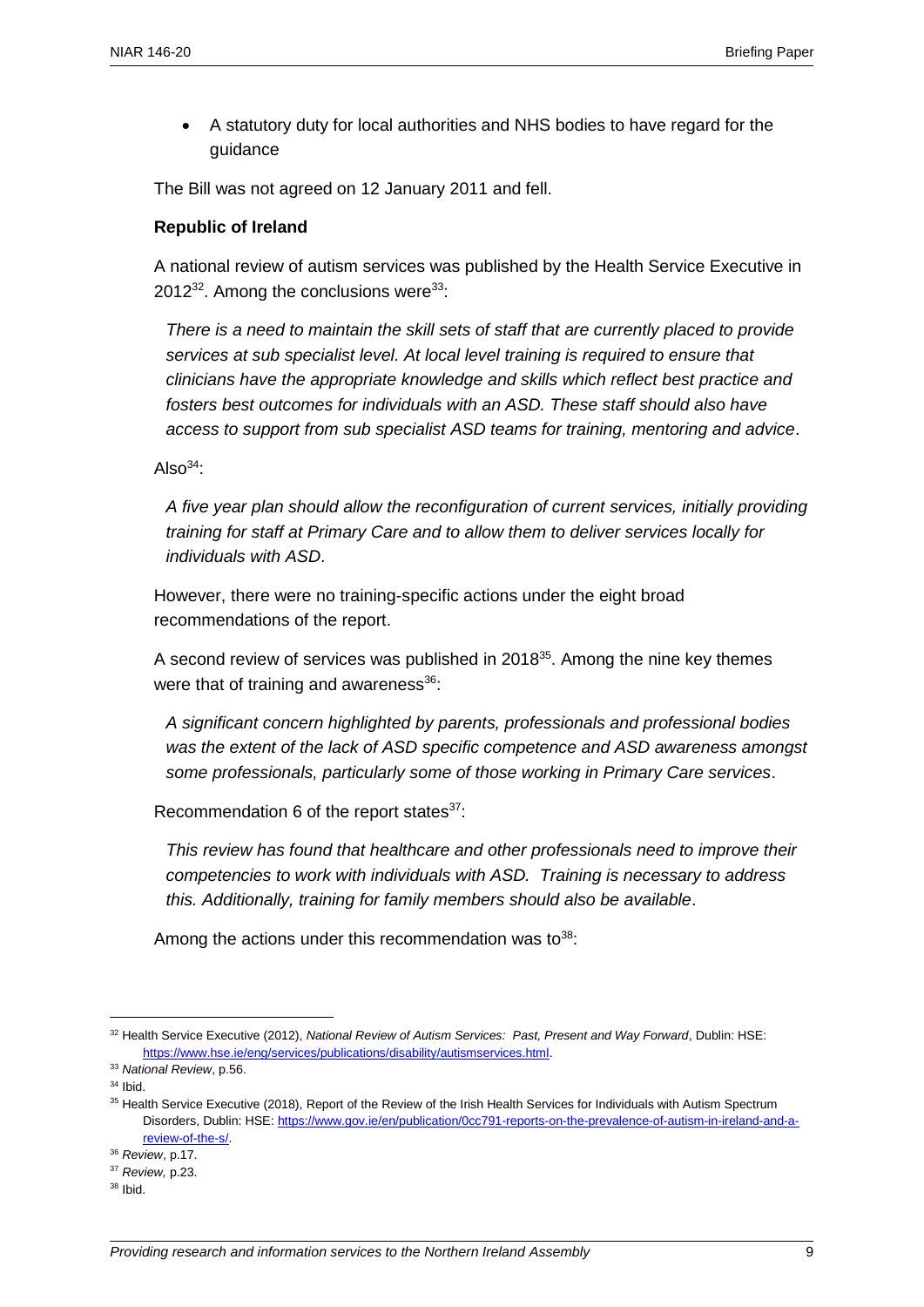*Use multiple platforms (e.g. online, workshops) to provide training to staff working in Primary Care and similar settings to identify the behavioural indicators of ASD as early as possible. These may include General Practitioners, Public Health Nurses, Psychologists, Speech and Language Therapists, Occupational Therapists, Teachers and employers*.

In December 2018, Minister for Health Simon Harris announced an 'autism plan' for 2019 $^{39}$ . In October 2019, the Minister announced an 'awareness plan' $^{40}$ .

The Autism Spectrum Disorder Bill was introduced in Seanad Éireann on 10 May 20917 and passed by that House on 12 July 2017<sup>41</sup>. The Bill provided for:

- An autism spectrum disorder strategy
- Content of a strategy
- Responsibility for implementation of the strategy
- Monitoring and reporting on the strategy
- Guidance on implementation of the strategy
- Data collection

 $\overline{a}$ 

A public awareness campaign

The Bill fell on dissolution in January 2020.

<sup>39</sup> 'Minister Harris announces first ever Autism Plan for 2019', Irish Government press release 5 December 2018: [https://www.gov.ie/en/press-release/7acf61-minister-harris-announces-first-ever-autism-plan-for-2019/.](https://www.gov.ie/en/press-release/7acf61-minister-harris-announces-first-ever-autism-plan-for-2019/)

<sup>40</sup> 'Harris announces €2m funding for autism awareness plan', *Irish Times* 14 October 2019.

<sup>41</sup> Autism Spectrum Disorder Bill 2017[: https://www.oireachtas.ie/en/bills/bill/2017/61/.](https://www.oireachtas.ie/en/bills/bill/2017/61/)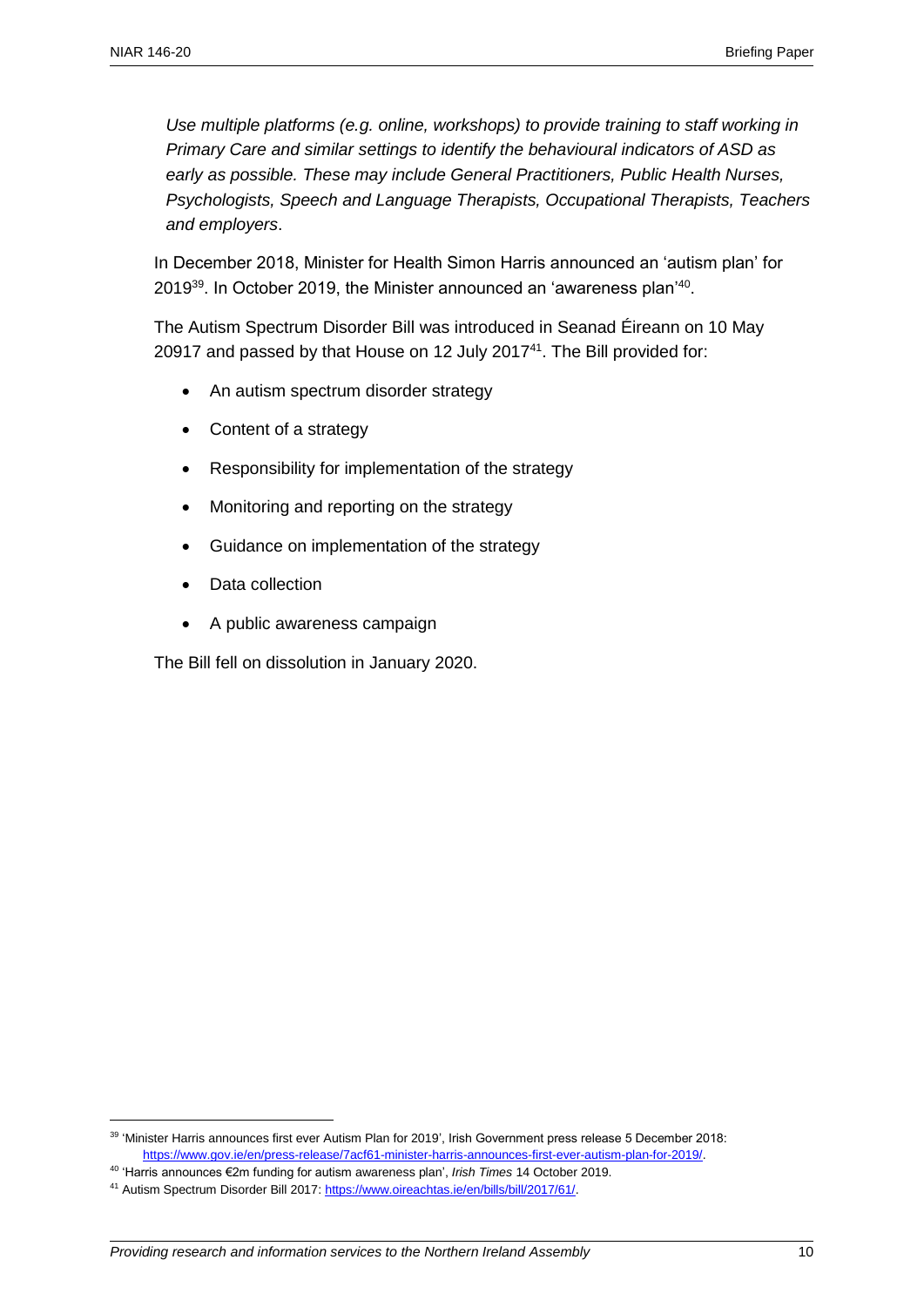### 4 Summary

Legislative proposals providing for a strategy on autism have been introduced in all five jurisdictions. These were passed in England and Northern Ireland, rejected in Wales and Scotland and fell due to dissolution for elections in the Republic of Ireland. Strategies have been in place in England, Scotland and Northern Ireland and an action plan in Wales.

The need for greater training and awareness in relation to autism has been recognised in all of the jurisdictions, particularly among front line workers, especially among health and education professionals and also for workers in key services such as employment advice and guidance. Training provision in these areas is uneven across the jurisdictions. Mandatory training for frontline workers is being trialled for health workers in England and is being considered in Northern Ireland.

There is also statutory guidance for local authorities and NHS bodies for the implementation of the strategy in England, which includes training requirements for key professionals, and a statutory duty to adhere to the guidance.

|                    | Northern<br>Ireland | England              | <b>Wales</b>          | Scotland              | Republic<br>of Ireland              |
|--------------------|---------------------|----------------------|-----------------------|-----------------------|-------------------------------------|
| Autism Act         | yes                 | yes                  | 2019 Bill<br>rejected | 2010 Bill<br>rejected | 2017 Bill<br>fell on<br>dissolution |
| Autism strategy    | yes                 | yes                  |                       | yes                   |                                     |
| Autism action plan | yes                 | for 2014<br>strategy | yes                   |                       |                                     |
| Mandatory training | being<br>considered | trials 2020          |                       |                       |                                     |
| Oversight body     |                     | 2010-17              |                       | yes                   |                                     |
| Statutory guidance |                     | yes                  |                       |                       |                                     |
| Statutory duty     |                     | yes                  |                       |                       |                                     |

The following table summarises the provisions in the five jurisdictions.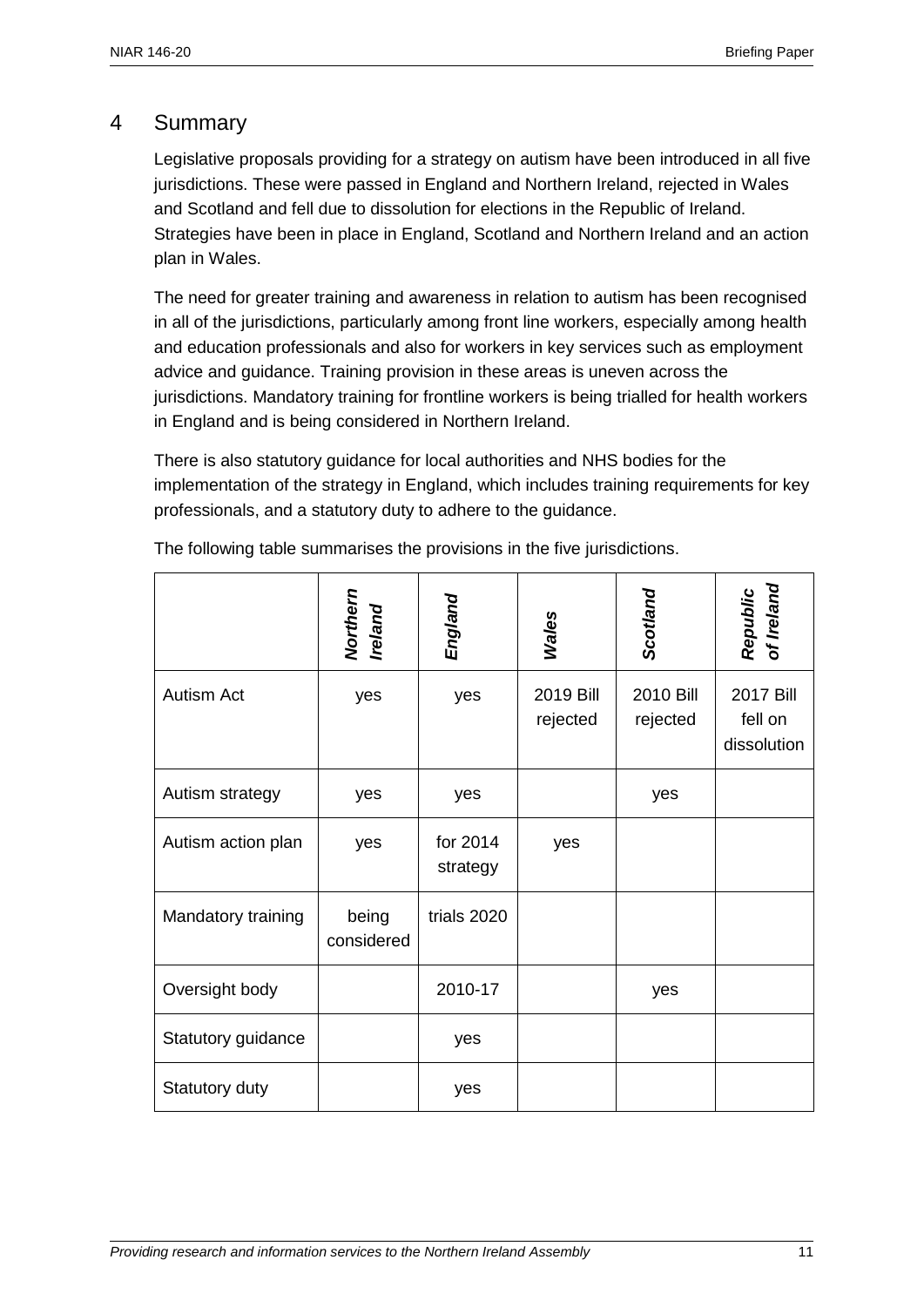## Appendix 1: Assembly Questions Related to Autism Training

| <b>Question</b>               | <b>Department</b> | <b>Answer</b>                                                                                                                                                                                                                                                                                                                                                                                                                                                                                                                                                                   | <b>Date</b><br><b>Answered</b> |
|-------------------------------|-------------------|---------------------------------------------------------------------------------------------------------------------------------------------------------------------------------------------------------------------------------------------------------------------------------------------------------------------------------------------------------------------------------------------------------------------------------------------------------------------------------------------------------------------------------------------------------------------------------|--------------------------------|
| <b>AQW</b><br>228/16-21       | <b>DE</b>         | Autism specific training for teachers, to<br>build the capacity of schools to effectively<br>meet the needs of children with autism,<br>has been delivered by the Education<br>Authority (EA) and Middletown Centre for<br>Autism (MCA). However, the EA and MCA<br>have advised that they do not hold a<br>database on teachers with accredited<br>autism awareness training or on teachers<br>who currently hold up-to-date autism<br>awareness training certification.                                                                                                       | 9 Jun 26                       |
| <b>AQW</b><br>12600/16-<br>21 | DE                | My Department currently has no plans to<br>introduce mandatory autism training for<br>teachers and classroom assistants. Since<br>the launch of the NI Executive Autism<br>Strategy and Action Plan, my Department<br>has been working closely with the<br>Education Authority (EA) and the<br>Middletown Centre for Autism (MCA) and<br>other departments on implementation of<br>actions. These include delivering training<br>programmes for teachers, educational<br>professionals, youth workers and parents<br>and providing effective support for pupils<br>with autism. | 28 Jun 16                      |
|                               |                   | The EA has advised that teachers and<br>schools are routinely informed of training<br>opportunities and actively encouraged to<br>attend. If referrals for support are received<br>the EA will review the status of training in<br>the school and meet identified training<br>needs as required.<br>In addition, MCA provides a<br>comprehensive range of training<br>opportunities for those staff supporting                                                                                                                                                                  |                                |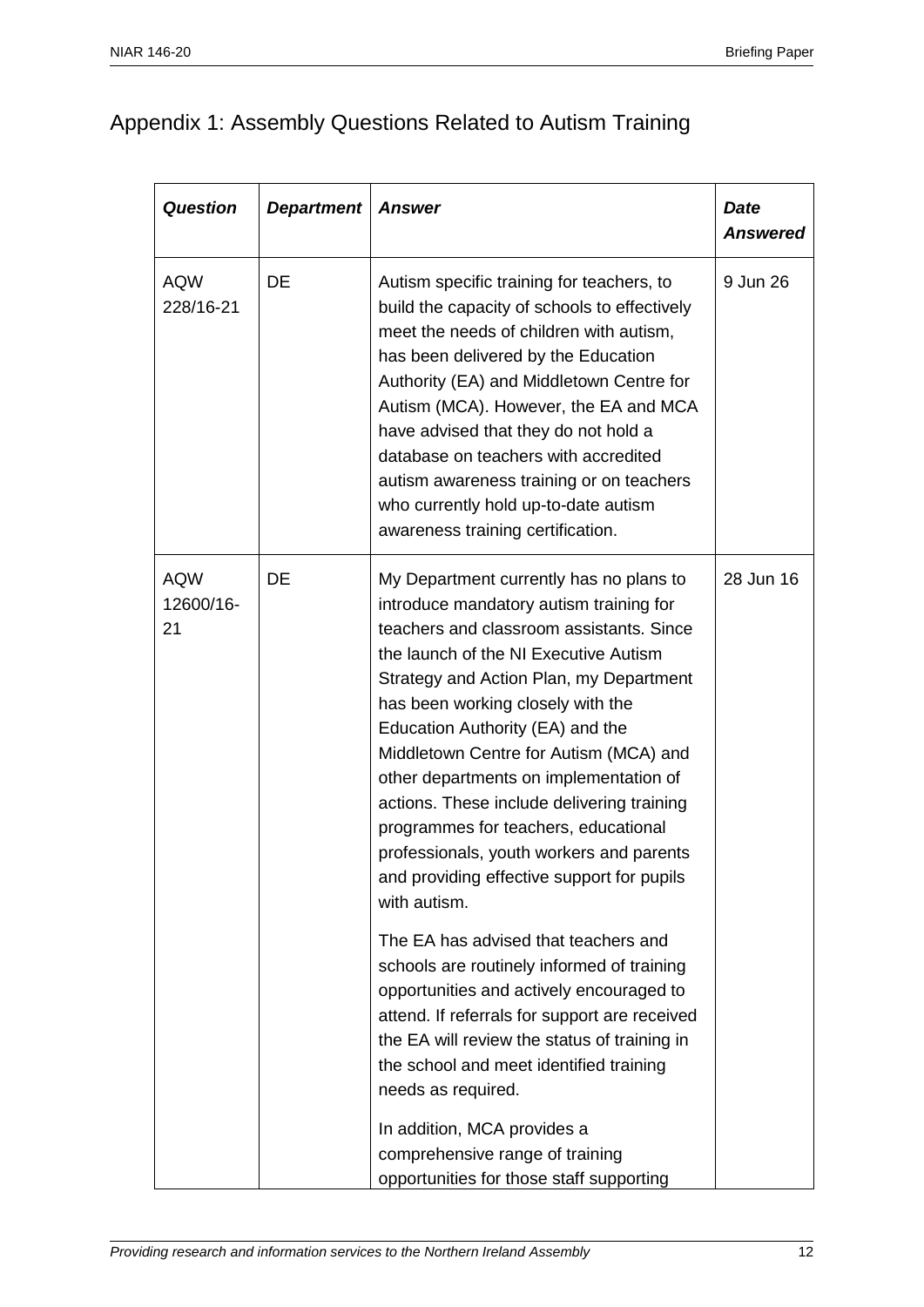|                          |    | children with autistic spectrum disorders<br>across all schools.<br>The training provided by the Centre is<br>tailored to the needs of educational<br>professionals and school staff. A range of<br>sessions are specifically designed to the<br>needs of staff in mainstream schools. In<br>partnership with the EA, the Centre also<br>provides tailored whole school training for<br>schools upon request.                                                                                                                                                                                                                                                                                                                                                                                                                                                                                                                                                                                                                       |           |
|--------------------------|----|-------------------------------------------------------------------------------------------------------------------------------------------------------------------------------------------------------------------------------------------------------------------------------------------------------------------------------------------------------------------------------------------------------------------------------------------------------------------------------------------------------------------------------------------------------------------------------------------------------------------------------------------------------------------------------------------------------------------------------------------------------------------------------------------------------------------------------------------------------------------------------------------------------------------------------------------------------------------------------------------------------------------------------------|-----------|
| <b>AQW</b><br>4979/16-21 | DE | The Education Authority (EA) has advised<br>that it's Autism Advisory Service, in<br>collaboration with the Educational<br>Psychology Service, the Middletown<br>Centre for Autism and the Health Trusts,<br>provides a wide range of training and<br>education targeted to and appropriate for<br>all (i) school teachers; (ii) staff; and (iii)<br>classroom assistants in all educational<br>facilities. It is the responsibility of schools<br>and other educational facilities to identify<br>the training needs of their staff.<br>The training, advice and support provided<br>meets the standards required to ensure a)<br>a comprehensive understanding of the<br>continuum of autism conditions, b) that<br>best practices are followed in meeting the<br>needs of children and young people with<br>autism in educational settings, and c)<br>compliance with educational legislation and<br>policy. All training is designed, directed and<br>delivered by a team of highly qualified and<br>experienced professionals. | 18 Oct 16 |
| <b>AQW</b><br>791/17-22  | DE | I recognise and value the role of all<br>educators in ensuring that all children with<br>special educational needs, especially<br>autism, are supported with the opportunity<br>to secure the best educational outcomes.<br>Therefore, I will continue to consider how<br>to best implement such training for both                                                                                                                                                                                                                                                                                                                                                                                                                                                                                                                                                                                                                                                                                                                  | 6 Feb 20  |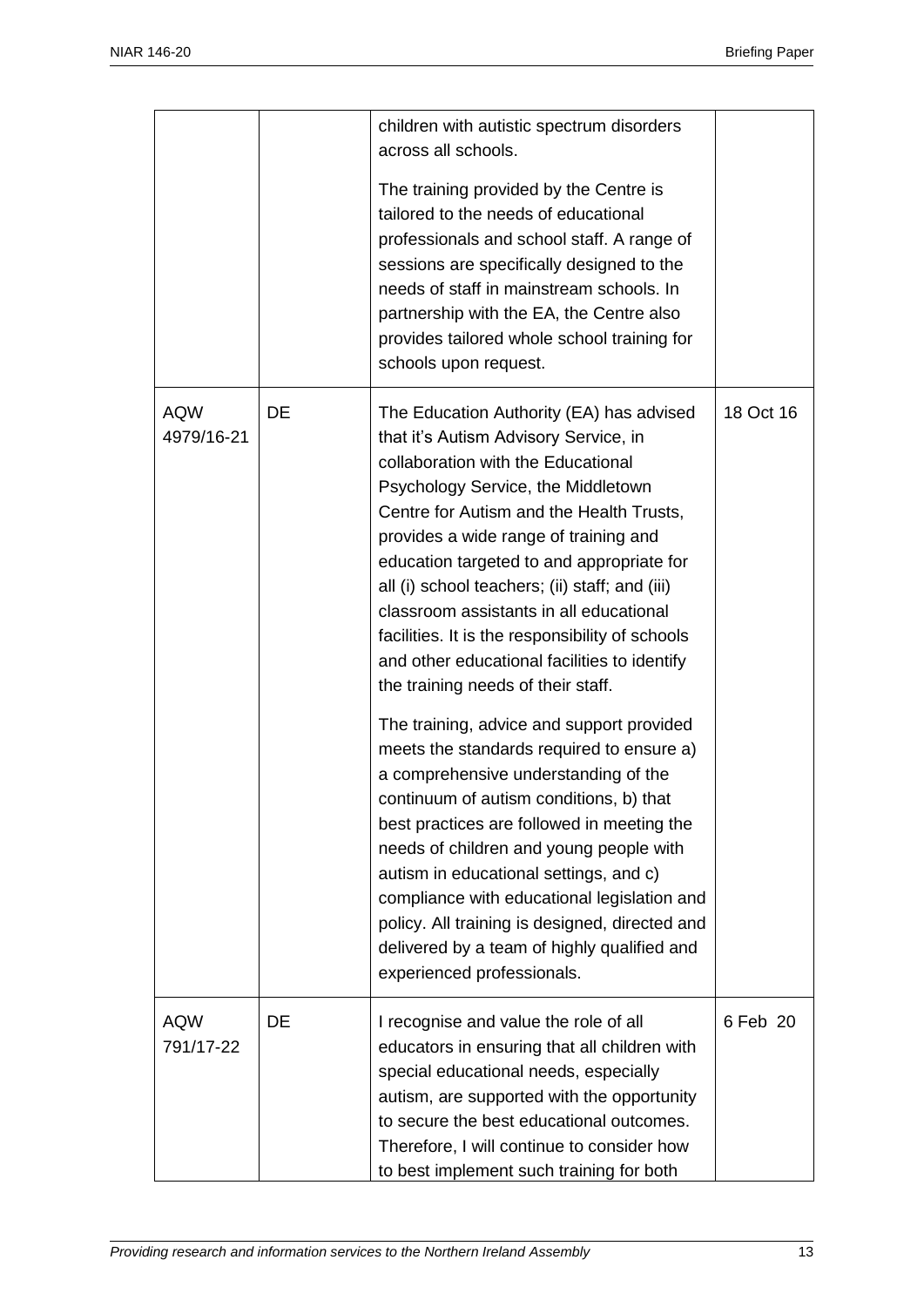|                          |     | initial teacher education and continuing<br>professional development for all staff in this<br>field.                                                                                                                                                                                                                                                                                               |           |
|--------------------------|-----|----------------------------------------------------------------------------------------------------------------------------------------------------------------------------------------------------------------------------------------------------------------------------------------------------------------------------------------------------------------------------------------------------|-----------|
| <b>AQW</b><br>1664/17-21 | DoJ | Autism Spectrum Disorder (ASD) e-<br>learning package is available for all staff in<br>the Department of Justice (DoJ) to access<br>as required.                                                                                                                                                                                                                                                   | 21 Feb 20 |
|                          |     | In 2019, the Northern Ireland Civil Service<br>(NICS) launched Just a Minute (JAM) card<br>training for all staff, in particular those in<br>front facing roles. DoJ has promoted this<br>training throughout the Department, its<br>Agencies and NDPB's and has achieved<br>over 60% completion to become 'Jam<br>friendly'.                                                                      |           |
|                          |     | Some business areas have developed or<br>delivered further autism training for<br>frontline staff where required as detailed<br>below:                                                                                                                                                                                                                                                             |           |
|                          |     | The Probation Board Northern Ireland<br>(PBNI) offer autism training to their staff<br>annually through four trained trainers who<br>develop in-house autism awareness<br>training.                                                                                                                                                                                                                |           |
|                          |     | The Police Service of Northern Ireland<br>(PSNI) has delivered training within the<br>Police College to student officers.<br>Community engagement evenings are held<br>for student officers during the training<br>programme, with awareness sessions<br>provided by advocacy groups. Autism<br>awareness is also provided to Custody<br>Officers and Detention Officers during their<br>training. |           |
|                          |     | All Public Prosecution Service (PPS) staff<br>have undergone NICS Centre of Applied<br>Learning (CAL) training on autism and<br>Prosecutors have received training from<br>Autism NI.                                                                                                                                                                                                              |           |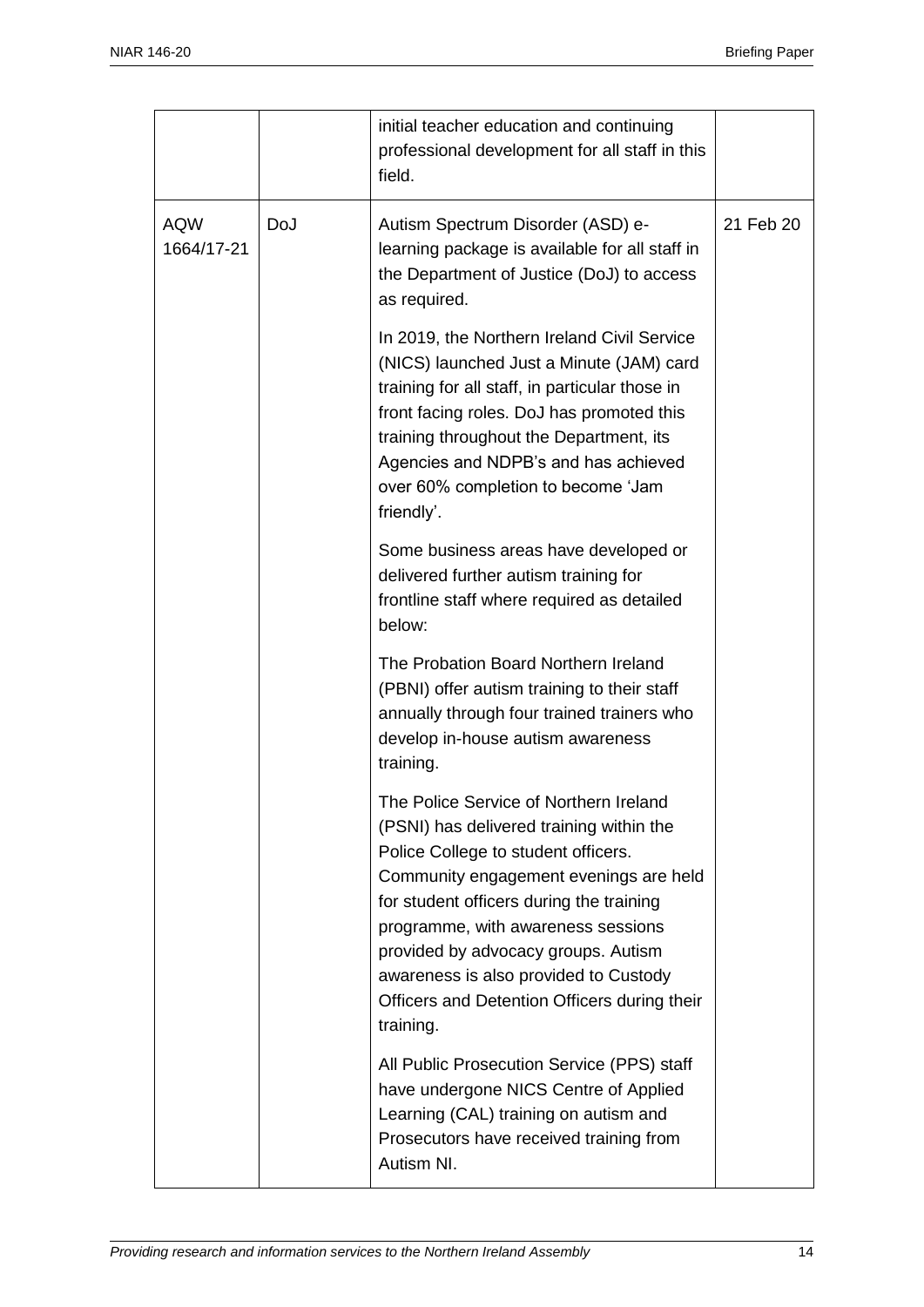|                         |    | The Youth Justice Agency (YJA) trained all<br>operational staff to Level 2 awareness in<br>2017/18. This was delivered by Autism NI.<br>The Northern Ireland Prison Service<br>(NIPS) have ten staff and trainers<br>accredited to deliver autism training to new<br>recruits as part of their induction<br>programme. They plan to deliver further<br>awareness training to Prisoner Escort staff<br>in 2020.                                                                                                                                                                                                                                                                                                     |           |
|-------------------------|----|--------------------------------------------------------------------------------------------------------------------------------------------------------------------------------------------------------------------------------------------------------------------------------------------------------------------------------------------------------------------------------------------------------------------------------------------------------------------------------------------------------------------------------------------------------------------------------------------------------------------------------------------------------------------------------------------------------------------|-----------|
| <b>AQO</b><br>318/17-22 | DE | All BEd and PGCE programmes in NI,<br>include compulsory modules covering<br>Inclusion and the Special Educational<br>Needs Framework (SEN), including autism.<br>Following the passing of the Assembly<br>Motion on 3 February, I committed to<br>consider how best to take this forward, to<br>ensure that we have sufficient autism<br>training for our teachers and educational<br>workforce. My officials have commenced<br>this work and should Initial Teacher<br>Education (ITE) SEN modules need<br>strengthened in the area of autism; my<br>officials will engage with the various<br>institutions to do so; in discussion with the<br>Minister for the Economy, who is<br>responsible for funding ITE. | 11 Mar 20 |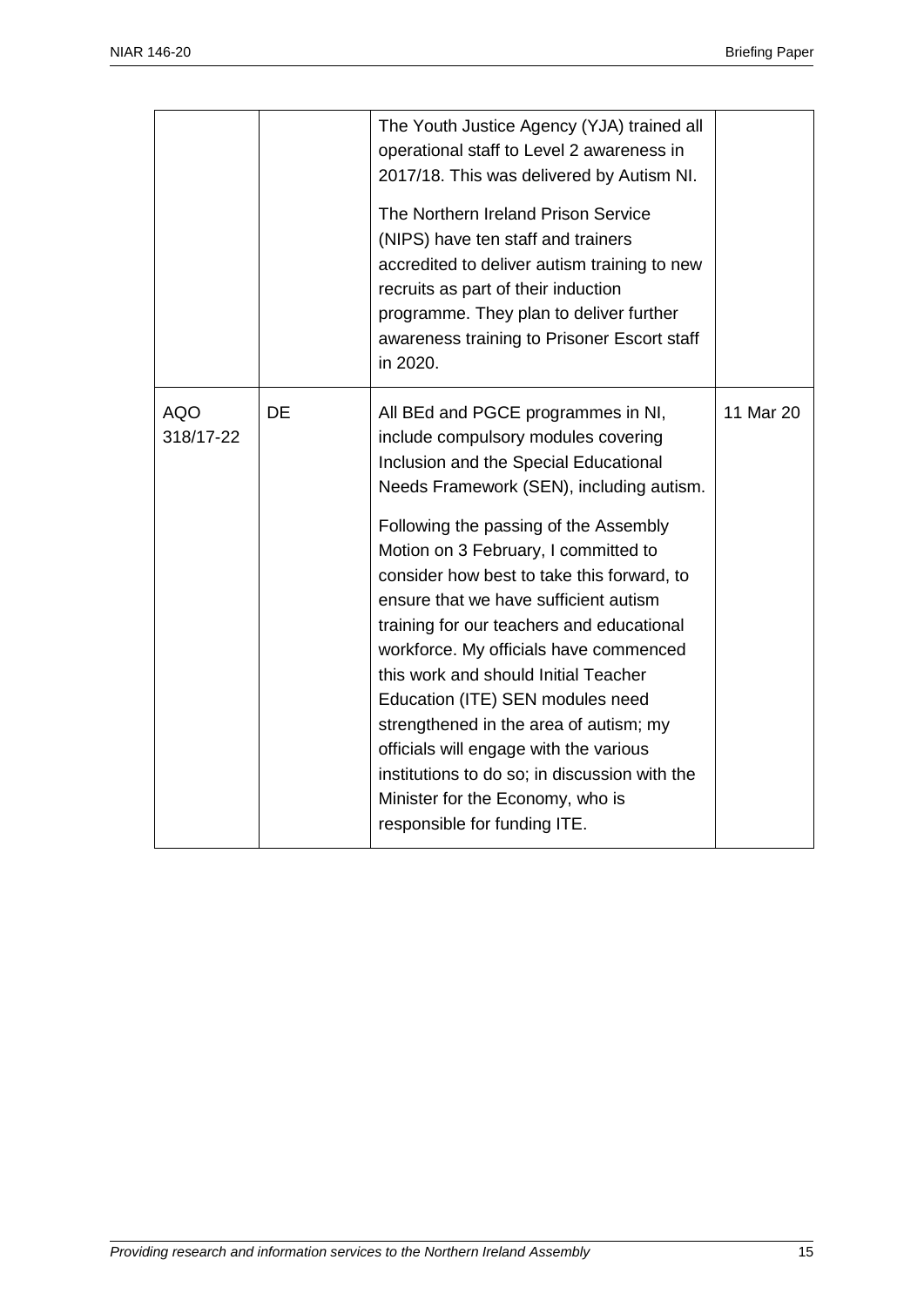## Appendix 2: Training and Awareness Commitments in the Action Plan to the Think Autism Strategy 2014

| <b>Number</b> | <b>Action</b>                                                                                                                                                                                                                                                                                                                                     | <b>Target Date</b> |
|---------------|---------------------------------------------------------------------------------------------------------------------------------------------------------------------------------------------------------------------------------------------------------------------------------------------------------------------------------------------------|--------------------|
| 11            | Staff in DH to have access to training on autism and work<br>with DH's arm's length bodies on including autism in their<br>equality and diversity training.                                                                                                                                                                                       | End Dec<br>2014    |
| 14            | Report on their review of bus driver disability awareness<br>training to the Autism programme Board.                                                                                                                                                                                                                                              | Mar 2015           |
| 21            | Provide support to update the e-learning training<br>developed under the 2010 strategy.                                                                                                                                                                                                                                                           | Mar 2015           |
| 26            | Establish a Cross Government Group to consider and<br>take forward issues to do with autism and the criminal<br>justice system and report on progress to the Autism<br>Programme Board, including issues such as training and<br>awareness, screening, reasonable adjustments, and the<br>use of IT systems to better support people with autism. | 2014/15            |
| 27            | Work with the College of Policing to update and add to<br>their mental health e-learning training which includes<br>autism for new police officers                                                                                                                                                                                                | End Oct<br>2014    |
| 30            | Consider whether autism awareness training can be built<br>into the work of the new Institute of Probation                                                                                                                                                                                                                                        | End Mar 15         |
| 32            | Respond to the results of NAS pilot on new training in<br>autism for Disability Employment Advisors                                                                                                                                                                                                                                               | May 14             |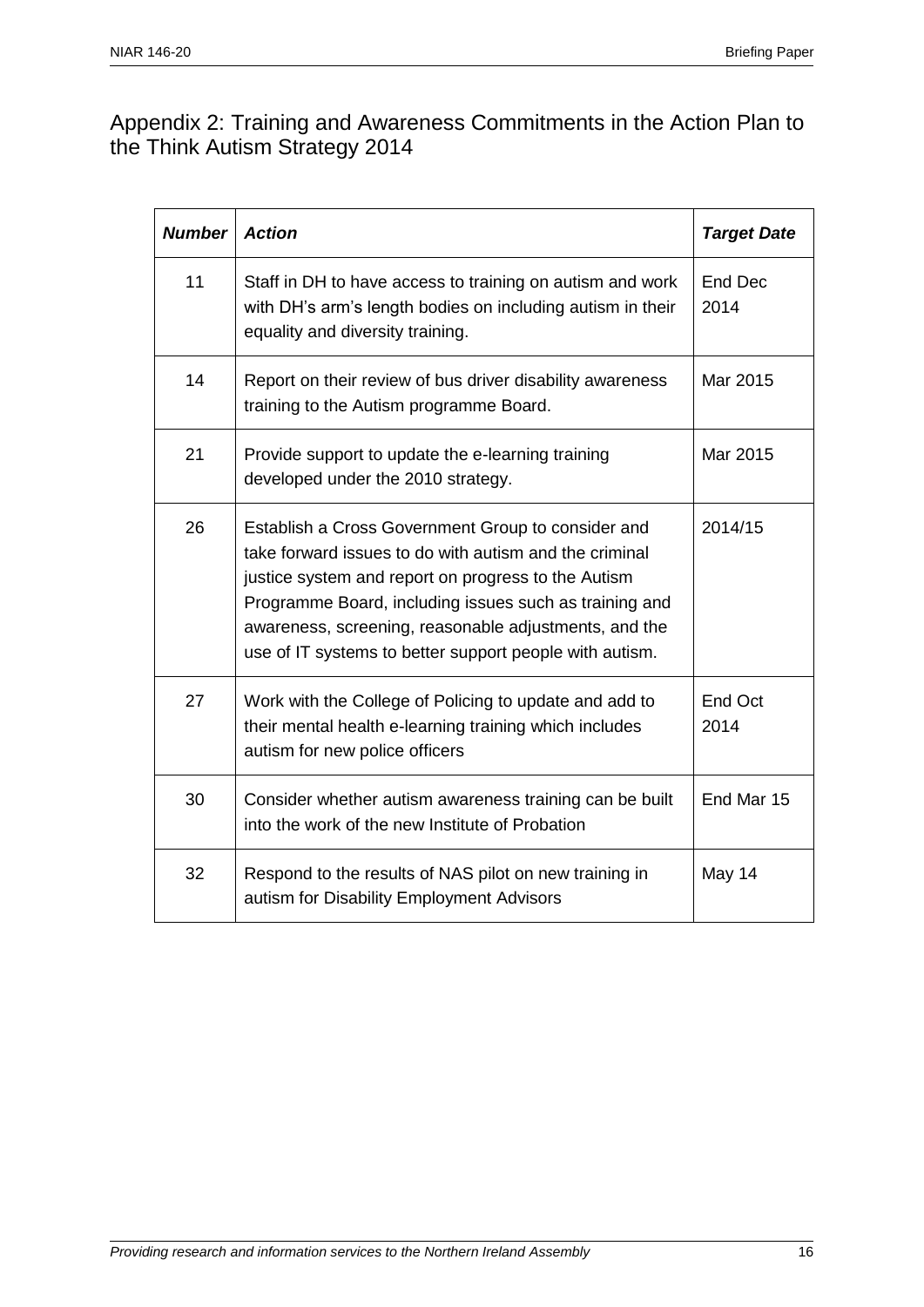## Appendix 3: Statutory Guidance for Local Authorities and NHS Staff in England 2015 – Training Requirements

#### **Local Authority, NHS bodies and NHS Foundation Trusts should:**

• Ensure autism awareness training is included within general equality and diversity training programmes for all staff working in health and care;

• Ensure that all autism awareness training enables staff to identify potential signs of autism and understand how to make reasonable adjustments in their behaviour, communication and services for people who have a diagnosis of autism or who display these characteristics;

• Ensure that there is a comprehensive range of local autism training that meets National Institute for Health and Care Clinical Excellence (NICE) guidelines for those staff who are likely to have contact with adults with autism;

• Ensure those in posts whose career pathways are highly likely to include working with adults with autism (for example, personal assistants, occupational therapists, residential care workers, frontline health staff including all GPs and psychiatrists) have demonstrable knowledge and skills to:

• Use appropriate communication skills when supporting a person with autism;

• Support families and friends and make best use of their expert knowledge of the person;

• Recognise when a person with autism is experiencing stress and anxiety and support them with this;

• Recognise sensory needs and differences of a person with autism and support them with this;

- Support the development of social interaction skills;
- Provide support with transitions and significant life events;

• Understand the issues which arise from co-occurrence of mental ill health and autism;

• Support people with autism to gain and maintain employment (where appropriate);

• Ensure those in posts who have a direct impact on and make decisions about the lives of adults with autism (including, for example, psychiatrists, those conducting needs assessments) also have a demonstrable knowledge and skills in the areas listed above as well as a good understanding of: